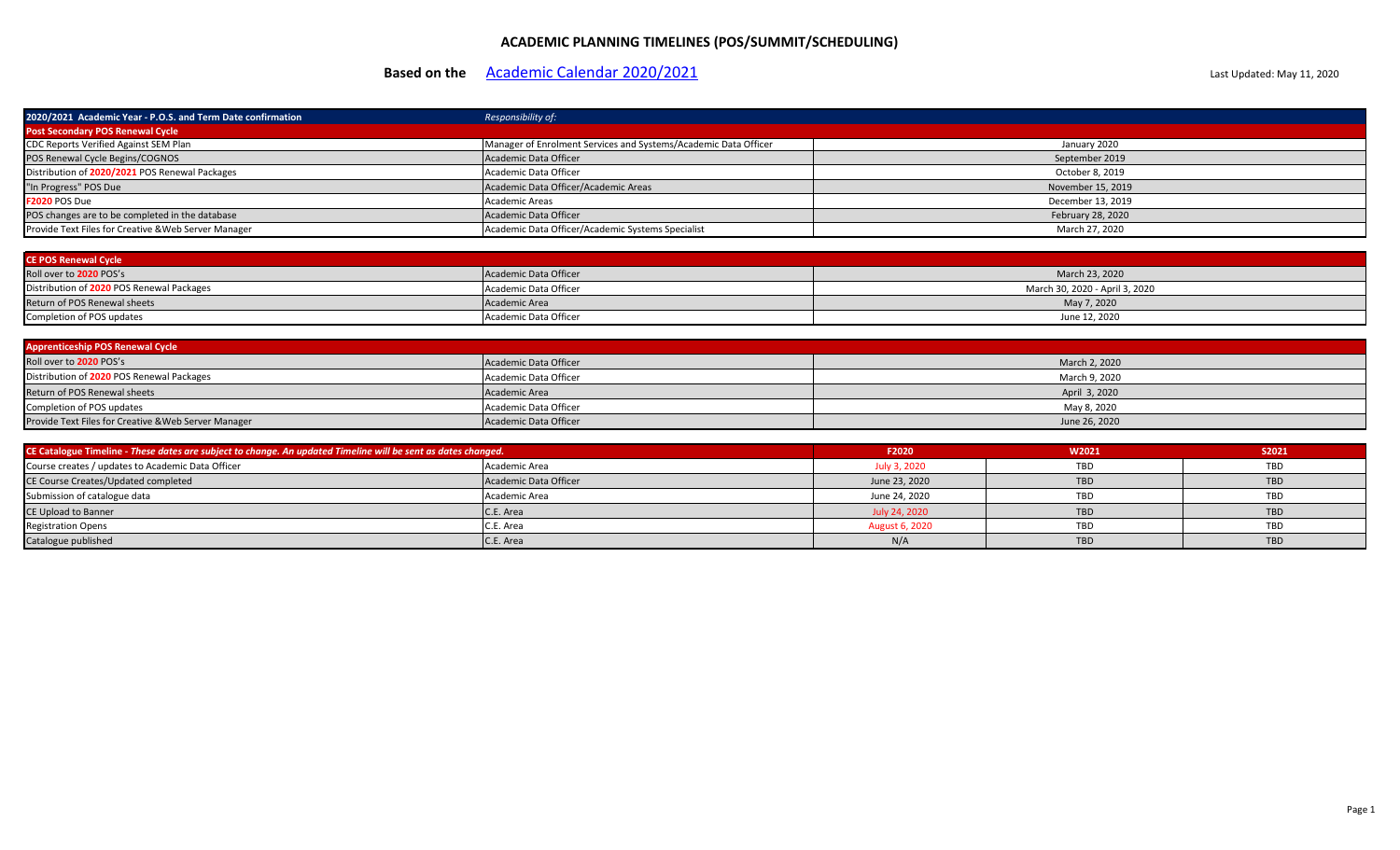### **ACADEMIC PLANNING TIMELINES (POS/SUMMIT/SCHEDULING)**

## **Based on the** [Academic Calendar 2020/2021](https://www.mohawkcollege.ca/become-a-student/academic-dates) **Academic Calendar 2020/2021** Last Updated: May 11, 2020

| 2020/2021 Academic Year - P.O.S. and Term Date confirmation                                        | Responsibility of:                   |                                 |                                       |                                      |  |
|----------------------------------------------------------------------------------------------------|--------------------------------------|---------------------------------|---------------------------------------|--------------------------------------|--|
| <b>SUMMIT/Scheduling/Registration Cycle</b>                                                        |                                      | F2020                           | W2021                                 | S2021                                |  |
| Update Enrolment Planning Tool for Academic Year                                                   | <b>Academic Areas</b>                |                                 | December 2019                         |                                      |  |
| <b>CDC vs SEM Comparison</b>                                                                       | Academic Systems Specialist          |                                 | January 2020                          |                                      |  |
| Load SUMMIT with Academic Blocks                                                                   | <b>Academic Systems Specialist</b>   |                                 | Week of March 2, 2020                 |                                      |  |
| Update/Modify initial blocks & load POS                                                            | <b>Academic Areas</b>                |                                 | March 9, 2020 - March 20, 2020        |                                      |  |
| Confirm block enrolment for upcoming term                                                          | <b>Academic Areas</b>                | Week of March 23, 2020          | Week of August 10, 2020               | Week of November 23, 2020            |  |
| Print the Incoming/Outgoing Service Reports                                                        | <b>Academic Areas</b>                | March 23, 2020                  | August 17, 2020                       | November 30, 2020                    |  |
| Workload completed and given to SUMMIT input person - Recommended                                  | <b>Academic Areas</b>                | March 30, 2020                  | August 31, 2020                       | December 21, 2020                    |  |
| One off courses (out of sync, GEN Ed, Comm, Dual credit) emailed to SUMMIT Admin                   | <b>Academic Areas</b>                | April 7, 2020                   | September 22, 2020                    | January 11, 2021                     |  |
| Mohawk/McMaster collaborative programs communicate timetable blockoffs to IH scheduling            | <b>Academic Areas</b>                | May 20, 2020                    | Week of October 5, 2020               | Week of January 18, 2021             |  |
| McMaster Curriculum Assistants communicate timetable block offs to IH Scheduling                   | <b>Academic Areas</b>                | May 20, 2020                    | Week of October 5, 2020               | Week of January 18, 2021             |  |
| Assign all deliveries through SUMMIT                                                               | <b>Academic Areas</b>                | March 9, 2020 - May 15, 2020    | August 17, 2020 - October 2, 2020     | November 30, 2020 - January 22, 2021 |  |
| <b>SUMMIT offline</b>                                                                              | <b>Academic Systems Specialist</b>   | May 15, 2020 @ 4:30 pm          | October 5, 2020                       | January 25, 2021                     |  |
| Prep SUMMIT data & transfer (import) to Academic Suite (TPHi)                                      | <b>Academic Systems Specialist</b>   | May 19 - May 22, 2020           | October 6, 2020 - October 9, 2020     | January 26, 2021 - January 29, 2021  |  |
| Print the timetable requirements to be sent to Scheduling                                          | <b>Academic Areas</b>                | May 20, 2020                    | October 6, 2020                       | January 26, 2021                     |  |
| TTRs and Scheduling Memos due to Scheduling                                                        | Academic Areas                       | May 25, 2020                    | October 9, 2020                       | January 29, 2021                     |  |
| Preliminary Schedules preparation                                                                  | Scheduling                           | May 25, 2020 - July 3, 2020     | October 13, 2020 - November 13, 2020  | February 2, 2021 - March 5, 2021     |  |
| McMaster Timetables Available (Prelim)                                                             | McMaster                             |                                 | May 4, 2020                           |                                      |  |
| McMaster Changes Submitted by TT Reps                                                              | <b>McMaster</b>                      |                                 | May 4, 2020                           |                                      |  |
| <b>McMaster Final Timetables</b>                                                                   | McMaster                             |                                 | May 4, 2020 - May 15, 2020            |                                      |  |
| McMaster Final Timetable Available (Uploaded to Mosaic)                                            | <b>McMaster</b>                      |                                 | June 5, 2020                          |                                      |  |
| McMaster Room Changes after Final Timetables Posted                                                | McMaster                             |                                 | June 8, 2020 - August 28, 2020        |                                      |  |
| Room confirmation provided to collaborative programs                                               | Scheduling                           | July 3, 2020                    | November 6, 2020                      | February 26, 2021                    |  |
| Room Confirmation provided to McMaster Curriculum Assistants                                       | Scheduling                           | July 3, 2020                    | November 6, 2020                      | February 26, 2021                    |  |
| SWFs Due to faculty*                                                                               | <b>Academic Area/HR</b>              | May 22, 2020                    | November 20, 2020                     | March 26, 2021                       |  |
| Final Timetables produced                                                                          | Scheduling                           | Week of July 27, 2020           | Week of November 23, 2020             | Week of March 15, 2021               |  |
| Enrolment Report provided to Scheduling Co-ordinator                                               | <b>Academic Systems Specialist</b>   | July 27, 2020                   | November 16, 2020                     | March 22, 2021                       |  |
| Time Ticketing Posted                                                                              | Scheduling                           | July 28, 2020                   | November 23, 2020                     | March 22, 2021                       |  |
| PS Uploaded to Banner                                                                              | <b>Scheduling/Business Solutions</b> | July 13, 2020 - August 21, 2020 | November 16, 2020 - December 18, 2020 | March 22 - April 16, 2021            |  |
| Timetables/ Registration Starts                                                                    | Scheduling                           | August 11, 2020                 | December 7, 2020                      | April 5, 2021                        |  |
| Exam Requests prepared                                                                             | <b>Academic Systems Specialist</b>   | Week of August 24, 2020         | Week of December 21, 2020             | Week of April 26, 2021               |  |
| Final Exam Requests due to Scheduling                                                              | <b>Academic Areas</b>                | September 28, 2020              | January 25, 2021                      | May 21, 2021                         |  |
| Populate Exam Data Base                                                                            | <b>Academic Systems Specialist</b>   | September 29, 2020              | January 26, 2021                      | May 26, 2021                         |  |
| Update SUMMIT information for corporate reporting and program costing                              | <b>Academic Areas</b>                | Week of October 26, 2020        | Week of March 8, 2021                 | Week of May 31, 2021                 |  |
| <b>Final Exams Published</b>                                                                       | Scheduling                           | Week of November 16, 2020       | Weekd of March 19, 2021               | Week of July 12, 2021                |  |
| Update SUMMIT F2019 and W2020 for CBIS Ministry Reporting (Eval, Prep, Faculty Status)             | <b>Academic Areas</b>                |                                 | October 2020                          |                                      |  |
| tale and account of the constitution of alternating charged and the continuous of the construction |                                      |                                 |                                       |                                      |  |

Programs with other start dates will have different SWF deadline dates. The SWF deadline date for any program is 6 weeks before the first day of class. Please refer to the Academic Collective Agreement for more information